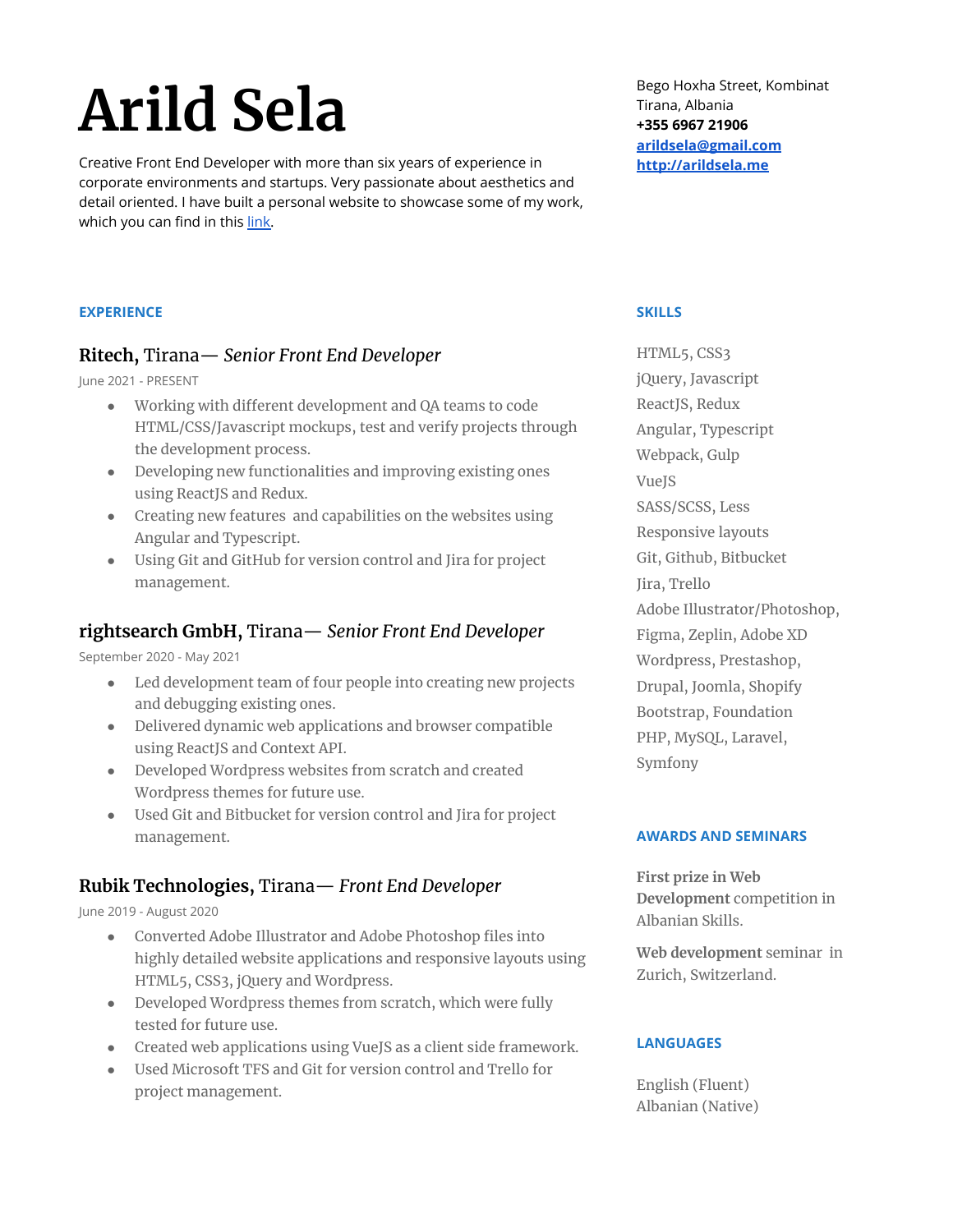# **Landmark,** Tirana— *Front End Developer*

December 2017 - May 2019

- Developed dynamic web applications and browser compatible using Angular and Typescript.
- Translated PSD files into highly detailed website applications and responsive layouts using HTML5, CSS3 and jQuery.
- Delivered responsive, cross-browser compatible and accessibility compliant websites using Wordpress.
- Used Git and Bitbucket for version control and Jira for project management.

# **Manoolia,** Tirana— *Front End Developer*

April 2017 - November 2017

- Delivered responsive, cross-browser compatible and accessibility compliant websites using Wordpress.
- Developed Wordpress themes from scratch, which were fully tested for future use.
- Translated PSD files into highly detailed website applications and responsive layouts using HTML5, CSS3 and jQuery.
- Used Git and Bitbucket for version control and Jira for project management.

# **Nettrade,** Tirana— *Front End Developer*

May 2015 - March 2017

- Created responsive, cross-browser compatible and accessibility compliant e-commerce websites using Prestashop.
- Converted Adobe Illustrator and Adobe Photoshop files into highly detailed website applications and responsive layouts using HTML5, CSS3, jQuery and Bootstrap.
- Programmed responsive, cross-browser compatible and accessibility compliant websites using Wordpress.
- Used Git for version control.

#### **EDUCATION**

# **Faculty of Natural Sciences,** Tirana— *Master Degree in Information Technology*

November 2015 - July 2017

- Linux Administration
- Applied User Interface
- E-commerce
- Business Intelligence
- Data Warehouse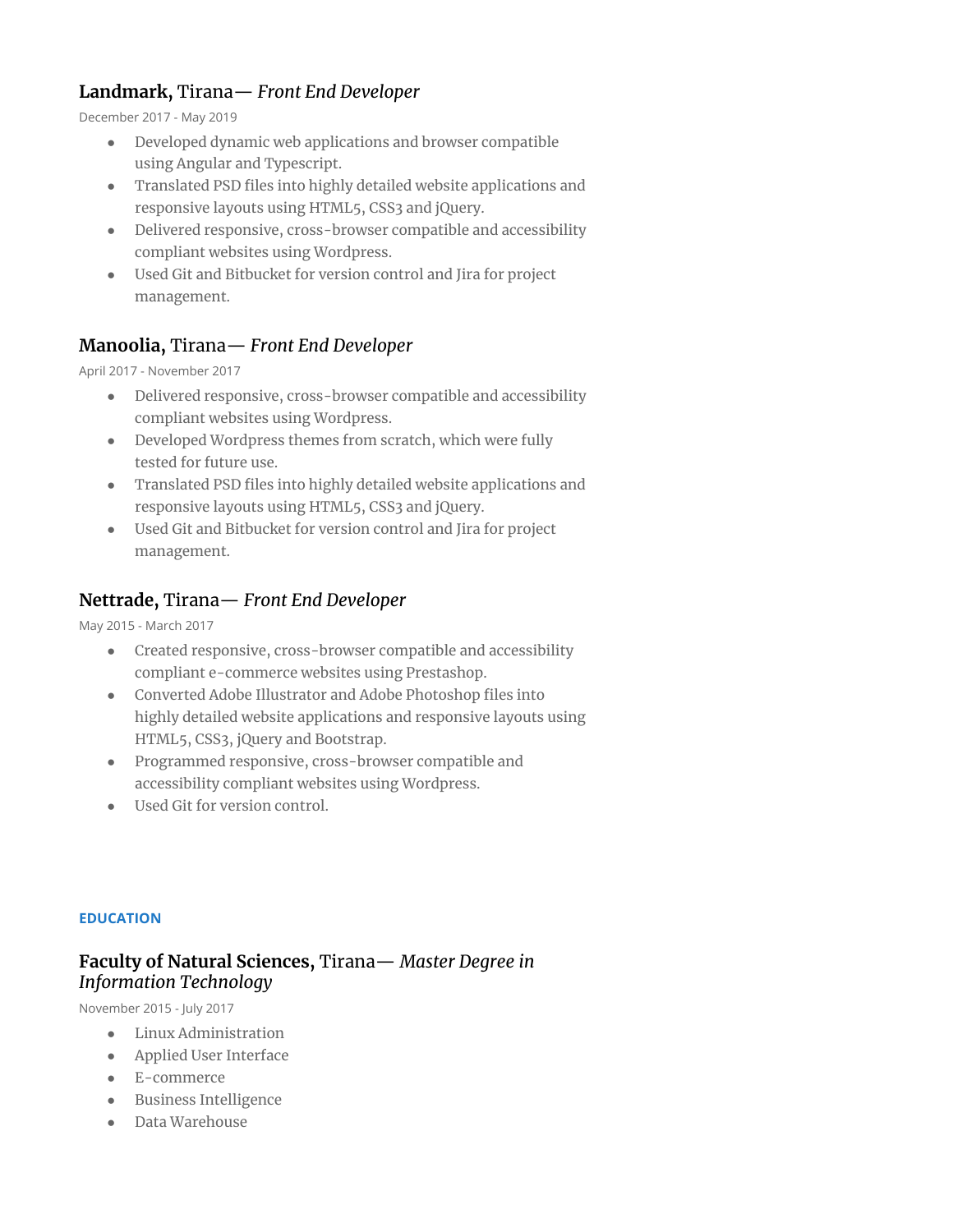## **Faculty of Natural Sciences,** Tirana — *Bachelor of Information and Communication Technology*

October 2012 - July 2015

- Computer Hardware
- $\bullet$  OOP in C++
- Microsoft SQL Server
- Web Applications using C# MVC pattern
- Operating Systems
- Networks and Active Directory
- Software Engineering
- System Security and Administration

## **PROJECTS**

## **Betterspace** — *Mobile banking application*

Mashreq is a mental health platform. It enables staff to choose the wellbeing benefits that work for them.

It consisted of two applications, one for web and one for mobile. The applications were built using ReactJS and React Native as a frontend framework and I was responsible for creating layouts and functionalities on the frontend side. I was also responsible for debugging and testing existing functionalities.

Website link: <https://www.betterspace.uk/>

# **Mashreq** — *Mobile banking application*

Mashreq is a bank in UAE, which has developed two mobile applications

The applications were built using AngularJS as a frontend framework and I was responsible for creating layouts and functionalities on the frontend side. I was also responsible for getting data from the backend in JSON and displaying them in the frontend.

# **Tamreen** — *Learning platform website*

Tamreen is a learning platform that offers teaching resources inspired by the 2022 FIFA World Cup Qatar.

This project is developed using the Symfony framework. I was responsible for building the frontend part from the beginning and maintaining it for other developments and bug fixes.

Website link: <http://tamreen.qa>